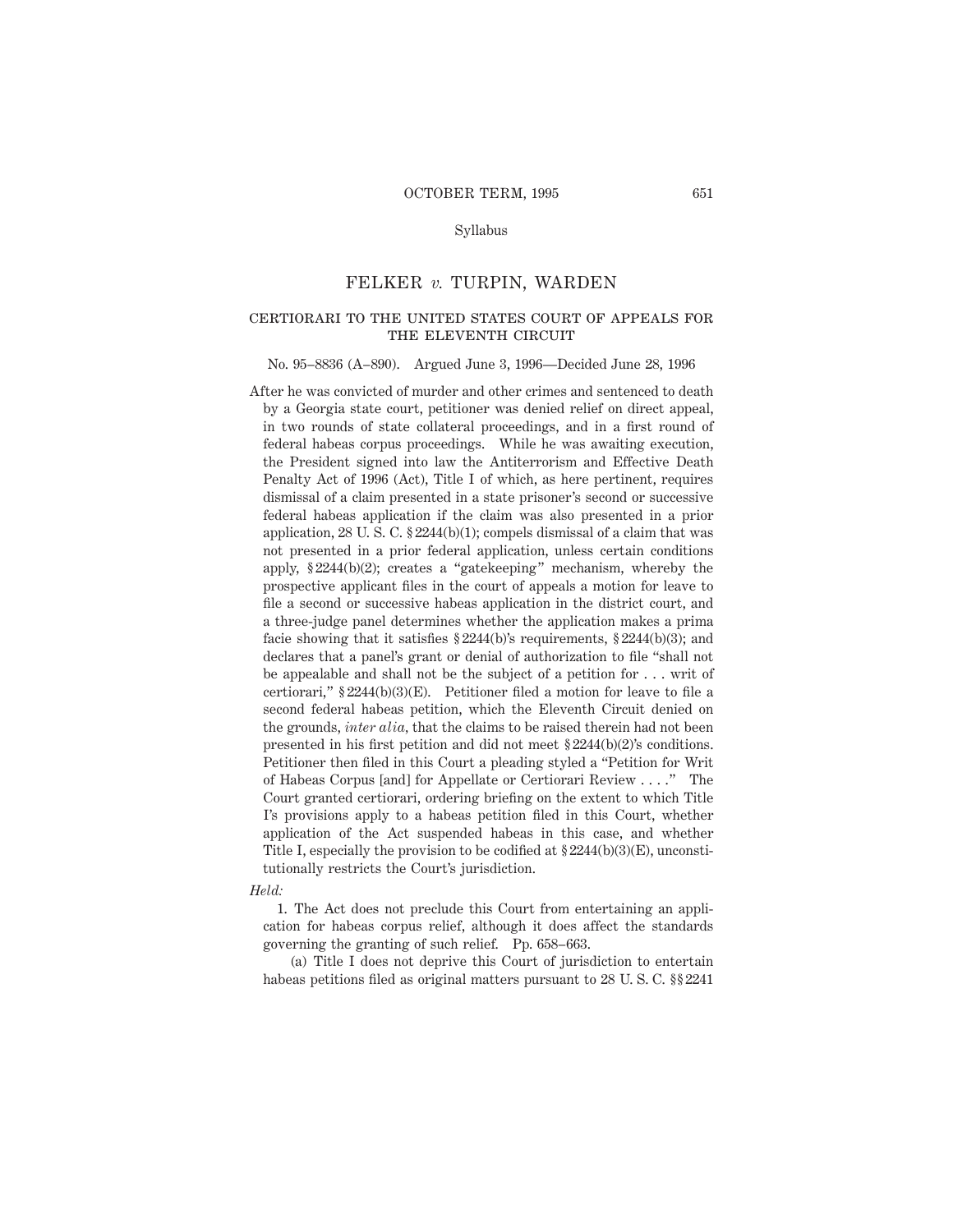## Syllabus

and 2254. No Title I provision mentions the Court's authority to entertain such original petitions; in contrast, § 103 amends the Federal Rules of Appellate Procedure to bar consideration of original habeas petitions in the courts of appeals. Although  $\S 2244(b)(3)(E)$  precludes the Court from reviewing, by appeal or certiorari, the latter courts' decisions exercising the "gatekeeping" function for second habeas petitions, it makes no mention of the Court's original habeas jurisdiction. Thus, the Court declines to find a repeal of § 2241 by implication. See *Ex parte Yerger,* 8 Wall. 85, 105. This conclusion obviates any claim by petitioner under the Constitution's Exceptions Clause, Art. III, § 2, which provides, *inter alia,* that, "[i]n all . . . Cases . . . the Supreme Court shall have appellate Jurisdiction, both as to Law and Fact, with such Exceptions . . . as the Congress shall make." Since the Act does not repeal the Court's authority to entertain a habeas petition, there can be no plausible argument that it deprives the Court of appellate jurisdiction in violation of that Clause. Pp. 658–662.

(b) Title I changes the standards governing this Court's consideration of habeas petitions by imposing new requirements under 28 U. S. C. § 2254(a), which limits the Court's authority to grant relief to state prisoners. Section 2244(b)(3)'s "gatekeeping" system does not apply to the Court because it is limited to applications "filed in the district court." There is no such limitation, however, on the restrictions imposed by §§ 2244(b)(1) and (2), and those restrictions inform the Court's authority to grant relief on original habeas petitions, whether or not the Court is bound by the restrictions. Pp. 662–663.

2. The Act does not violate the Constitution's Suspension Clause, Art. I, § 9, cl. 2, which provides that "[t]he Privilege of the Writ of Habeas Corpus shall not be suspended." The new restrictions on successive habeas petitions constitute a modified res judicata rule, a restraint on what is called in habeas practice "abuse of the writ." The doctrine of abuse of the writ refers to a complex and evolving body of equitable principles informed and controlled by historical usage, statutory developments, and judicial decisions. *McCleskey* v. *Zant,* 499 U. S. 467, 489. The new restrictions are well within the compass of this evolutionary process and do not amount to a "suspension" of the writ. Pp. 663–664.

3. The petition for an original writ of habeas corpus is denied. Petitioner's claims do not satisfy the § 2244(b)(2) requirements, let alone this Court's Rule 20.4(a), which requires that the habeas petitioner show "exceptional circumstances" justifying the issuance of the writ and says that habeas relief is rarely granted. Petitioner's claims here do not materially differ from numerous other claims made by successive habeas petitioners that the Court has had occasion to review on stay applications. Pp. 664–665.

Certiorari dismissed for want of jurisdiction; writ of habeas corpus denied.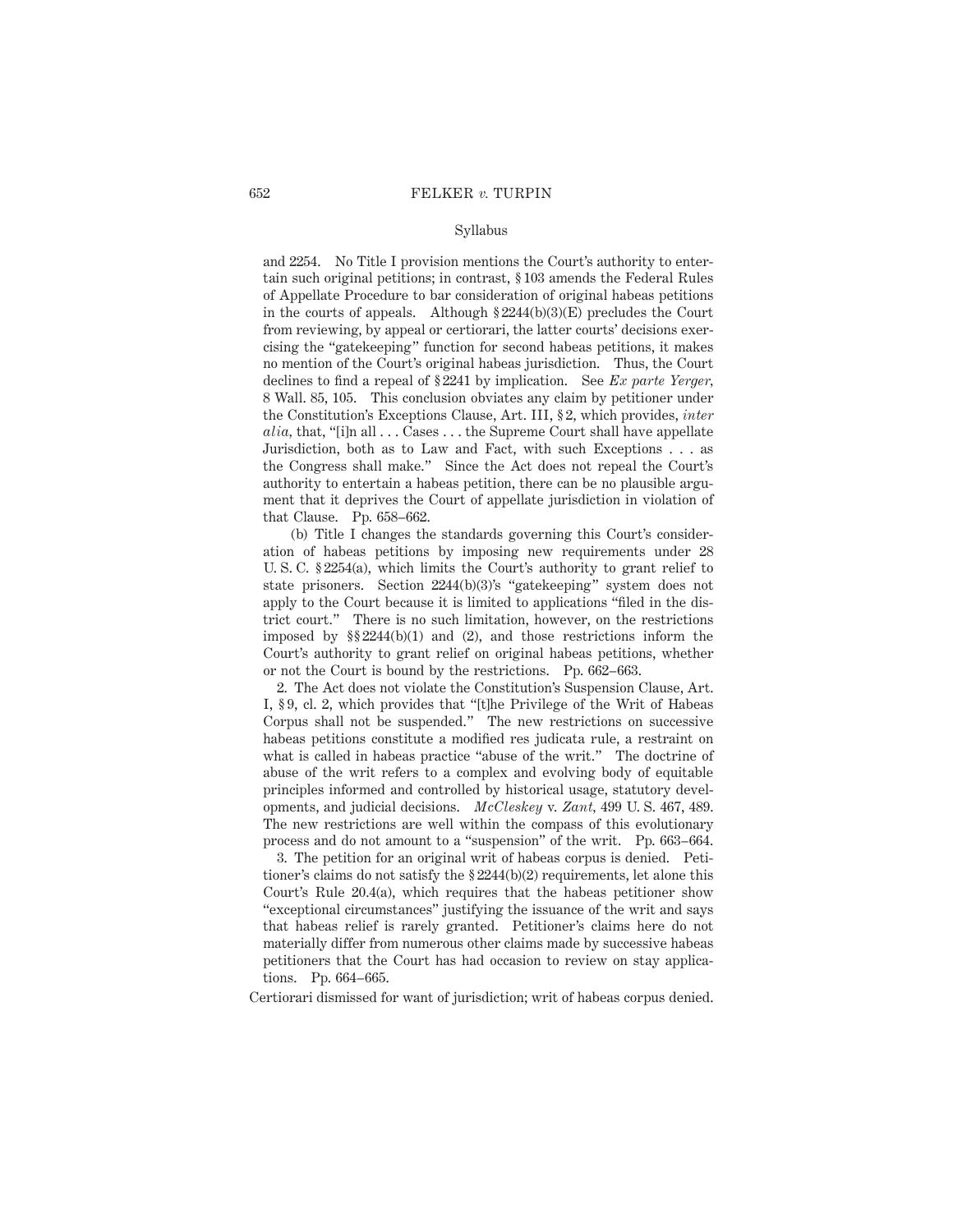#### Syllabus

REHNQUIST, C. J., delivered the opinion for a unanimous Court. STEvens, J., filed a concurring opinion, in which SOUTER and BREYER, JJ., joined, *post*, p. 665. SOUTER, J., filed a concurring opinion, in which Stevens and Breyer, JJ., joined, *post,* p. 666.

*Henry P. Monaghan* argued the cause for petitioner. With him on the brief were *Stephen C. Bayliss, Mary Elizabeth Wells,* and *Mark Evan Olive.*

*Susan V. Boleyn,* Senior Assistant Attorney General of Georgia, argued the cause for respondent. With her on the briefs were *Michael J. Bowers,* Attorney General, *Mary Beth Westmoreland,* Deputy Attorney General, *Paula K. Smith,* Senior Assistant Attorney General, and *Paige Reese Whitaker,* Assistant Attorney General.

*Solicitor General Days* argued the cause for the United States as *amicus curiae.* With him on the brief were *Acting Assistant Attorney General Keeney, Deputy Solicitor General Dreeben, James A. Feldman, Malcolm L. Stewart, Robert J. Erickson,* and *David S. Kris.*\*

<sup>\*</sup>Briefs of *amici curiae* urging affirmance were filed for the Washington Legal Foundation et al. by *Ronald D. Maines, Paul G. Cassell, Daniel J. Popeo,* and *Paul D. Kamenar;* and for *Senator Orrin G. Hatch, pro se,* et al.

Briefs of *amici curiae* were filed for the State of Alabama et al. by *Betty D. Montgomery,* Attorney General of Ohio, *Jeffrey S. Sutton,* State Solicitor, and *Stuart A. Cole, Stuart W. Harris,* and *Jon C. Walden,* Assistant Attorneys General, *Dan Morales,* Attorney General of Texas, *Jorge Vega,* First Assistant Attorney General, *Drew T. Durham,* Deputy Attorney General, and *Margaret Portman Griffey, John Jacks,* and *Dana E. Parker,* Assistant Attorneys General, *Daniel E. Lungren,* Attorney General of California, *George Williamson,* Chief Assistant Attorney General, *Donald E. De Nicola,* Supervising Deputy Attorney General, and *Dane R. Gillette,* Senior Assistant Attorney General, *Jeff Sessions,* Attorney General of Alabama, *Grant Woods,* Attorney General of Arizona, *Gale A. Norton,* Attorney General of Colorado, *John M. Bailey,* Chief State's Attorney of Connecticut, *M. Jane Brady,* Attorney General of Delaware, *Robert A. Butterworth,* Attorney General of Florida, *Margery S. Bronster,* Attorney General of Hawaii, *Allan G. Lance,* Attorney General of Idaho, *Jim Ryan,* Attorney General of Illinois, *A. B. Chandler III,* Attorney General of Kentucky, *Scott Harshbarger,* Attorney General of Massachusetts, *Mike Moore,* Attorney General of Mississippi, *Jeremiah W. (Jay) Nixon,*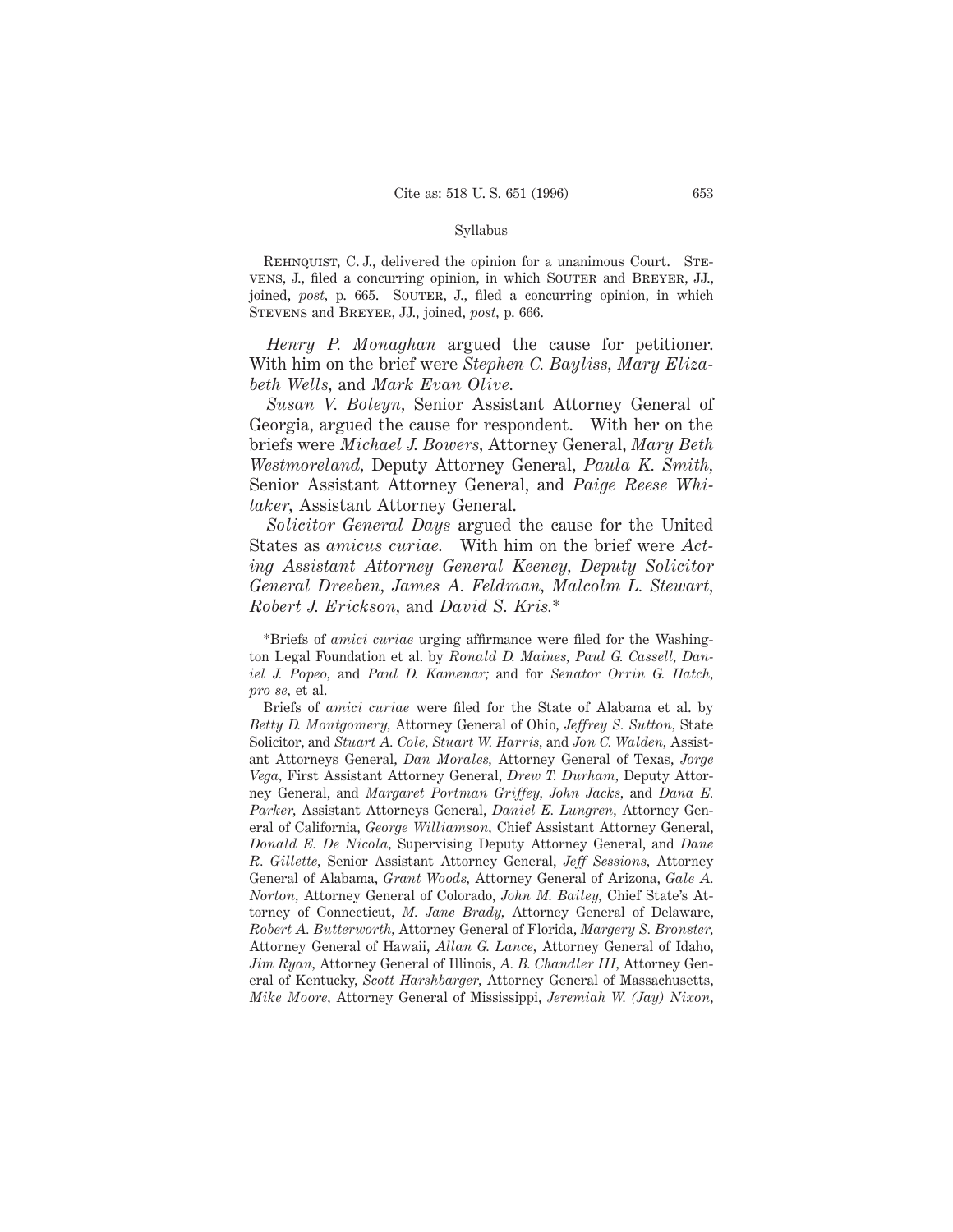## Opinion of the Court

CHIEF JUSTICE REHNQUIST delivered the opinion of the Court.

Title I of the Antiterrorism and Effective Death Penalty Act of 1996 (Act) works substantial changes to chapter 153 of Title 28 of the United States Code, which authorizes federal courts to grant the writ of habeas corpus. Pub. L. 104– 132, 110 Stat. 1217. We hold that the Act does not preclude this Court from entertaining an application for habeas corpus relief, although it does affect the standards governing the granting of such relief. We also conclude that the availability of such relief in this Court obviates any claim by petitioner under the Exceptions Clause of Article III, § 2, of the Constitution, and that the operative provisions of the Act do not violate the Suspension Clause of the Constitution, Art. I, § 9.

I

On a night in 1976, petitioner approached Jane W. in his car as she got out of hers. Claiming to be lost and looking for a party nearby, he used a series of deceptions to induce Jane to accompany him to his trailer home in town. Peti-

Attorney General of Missouri, *Joseph P. Mazurek,* Attorney General of Montana, *Don Stenberg,* Attorney General of Nebraska, *Frankie Sue Del Papa,* Attorney General of Nevada, *Deborah T. Poritz,* Attorney General of New Jersey, *Dennis C. Vacco,* Attorney General of New York, *Michael F. Easley,* Attorney General of North Carolina, *W. A. Drew Edmondson,* Attorney General of Oklahoma, *Theodore R. Kolongoski,* Attorney General of Oregon, *Thomas W. Corbett, Jr.,* Attorney General of Pennsylvania, *Jeffrey B. Pine,* Attorney General of Rhode Island, *Mark W. Barnett,* Attorney General of South Dakota, *Charles W. Burson,* Attorney General of Tennessee, *Jan Graham,* Attorney General of Utah, *Christine O. Gregoire,* Attorney General of Washington, *James E. Doyle,* Attorney General of Wisconsin, and *William U. Hill,* Attorney General of Wyoming; for the American Civil Liberties Union by *Steven R. Shapiro;* for the Criminal Justice Legal Foundation et al. by *Kent S. Scheidegger;* and for the National District Attorneys Association by *Lynn Abraham* and *Ronald Eisenberg.*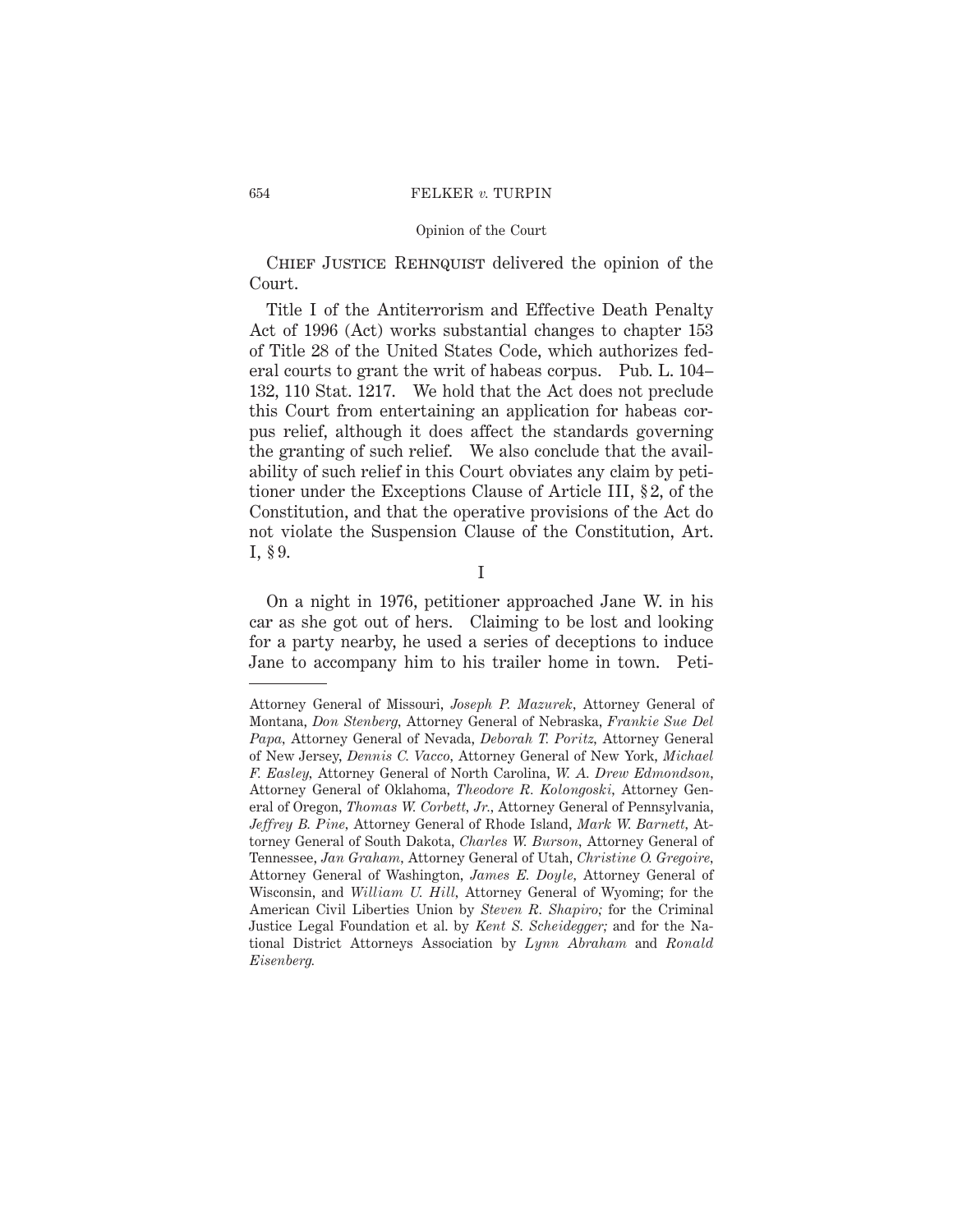tioner forcibly subdued her, raped her, and sodomized her. Jane pleaded with petitioner to let her go, but he said he could not because she would notify the police. She escaped later, when petitioner fell asleep. Jane notified the police, and petitioner was eventually convicted of aggravated sodomy and sentenced to 12 years' imprisonment.

Petitioner was paroled four years later. On November 23, 1981, he met Joy Ludlam, a cocktail waitress, at the lounge where she worked. She was interested in changing jobs, and petitioner used a series of deceptions involving offering her a job at "The Leather Shoppe," a business he owned, to induce her to visit him the next day. The last time Joy was seen alive was the evening of the next day. Her dead body was discovered two weeks later in a creek. Forensic analysis established that she had been beaten, raped, and sodomized, and that she had been strangled to death before being left in the creek. Investigators discovered hair resembling petitioner's on Joy's body and clothes, hair resembling Joy's in petitioner's bedroom, and clothing fibers like those in Joy's coat in the hatchback of petitioner's car. One of petitioner's neighbors reported seeing Joy's car at petitioner's house the day she disappeared.

A jury convicted petitioner of murder, rape, aggravated sodomy, and false imprisonment. Petitioner was sentenced to death on the murder charge. The Georgia Supreme Court affirmed petitioner's conviction and death sentence, *Felker* v. *State,* 252 Ga. 351, 314 S. E. 2d 621, and we denied certiorari, 469 U. S. 873 (1984). A state trial court denied collateral relief, the Georgia Supreme Court declined to issue a certificate of probable cause to appeal the denial, and we again denied certiorari. *Felker* v. *Zant,* 502 U. S. 1064 (1992).

Petitioner then filed a petition for a writ of habeas corpus in the United States District Court for the Middle District of Georgia, alleging that (1) the State's evidence was insuffi-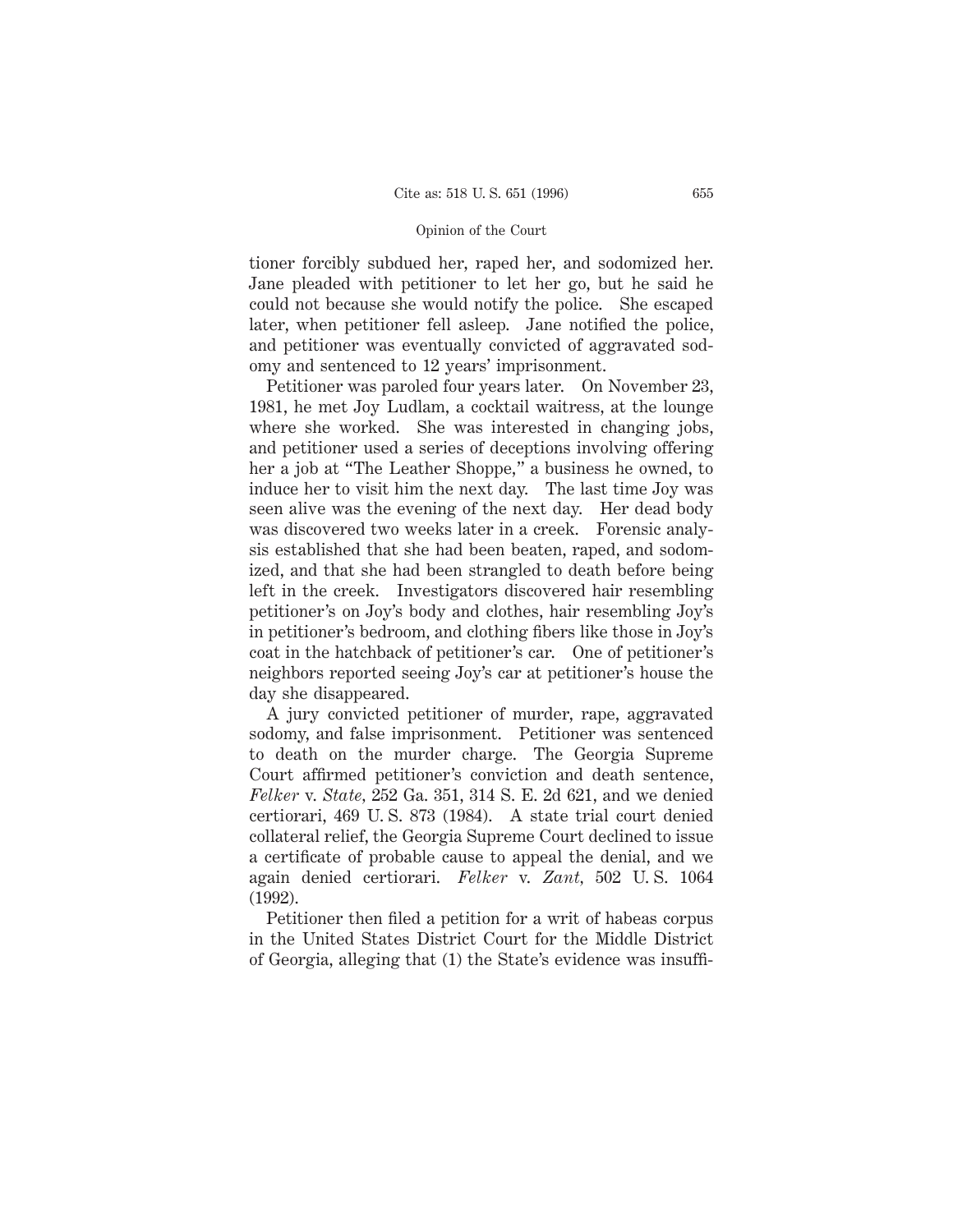## Opinion of the Court

cient to convict him; (2) the State withheld exculpatory evidence, in violation of *Brady* v. *Maryland,* 373 U. S. 83 (1963); (3) petitioner's counsel rendered ineffective assistance at sentencing; (4) the State improperly used hypnosis to refresh a witness' memory; and (5) the State violated double jeopardy and collateral estoppel principles by using petitioner's crime against Jane W. as evidence at petitioner's trial for crimes against Joy Ludlam. The District Court denied the petition. The United States Court of Appeals for the Eleventh Circuit affirmed, 52 F. 3d 907, extended on denial of petition for rehearing, 62 F. 3d 342 (1995), and we denied certiorari, 516 U. S. 1133 (1996).

The State scheduled petitioner's execution for the period May 2–9, 1996. On April 29, 1996, petitioner filed a second petition for state collateral relief. The state trial court denied this petition on May 1, and the Georgia Supreme Court denied certiorari on May 2.

On April 24, 1996, the President signed the Act into law. Title I of this Act contained a series of amendments to existing federal habeas corpus law. The provisions of the Act pertinent to this case concern second or successive habeas corpus applications by state prisoners. Section 106(b) specifies the conditions under which claims in second or successive applications must be dismissed, amending 28 U. S. C. § 2244(b) to read:

"(1) A claim presented in a second or successive habeas corpus application under section 2254 that was presented in a prior application shall be dismissed.

"(2) A claim presented in a second or successive habeas corpus application under section 2254 that was not presented in a prior application shall be dismissed unless—

"(A) the applicant shows that the claim relies on a new rule of constitutional law, made retroactive to cases on collateral review by the Supreme Court, that was previously unavailable; or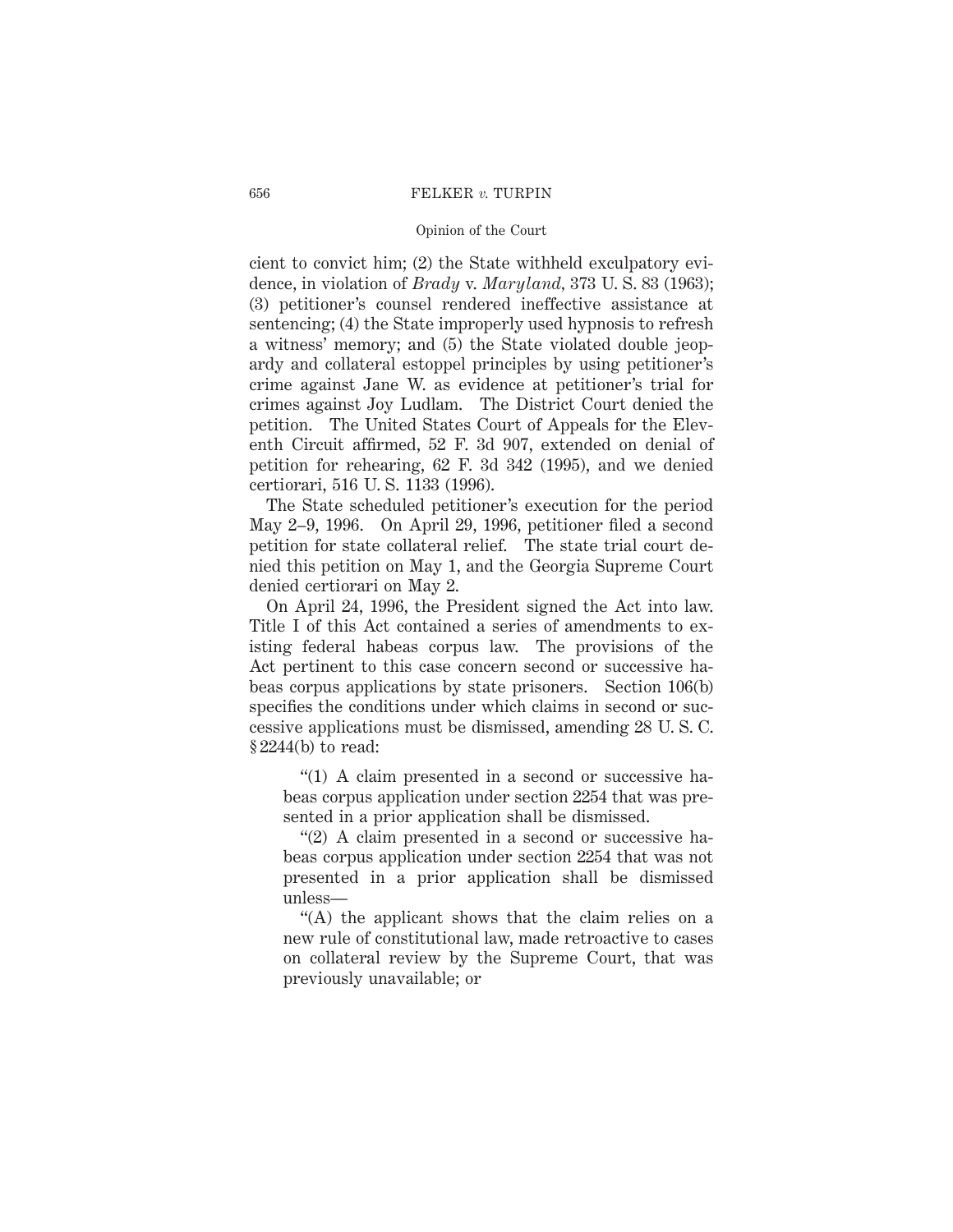"(B)(i) the factual predicate for the claim could not have been discovered previously through the exercise of due diligence; and

"(ii) the facts underlying the claim, if proven and viewed in light of the evidence as a whole, would be sufficient to establish by clear and convincing evidence that, but for constitutional error, no reasonable factfinder would have found the applicant guilty of the underlying offense."

Title 28 U. S. C. § 2244(b)(3) (1994 ed., Supp. II) creates a "gatekeeping" mechanism for the consideration of second or successive applications in district court. The prospective applicant must file in the court of appeals a motion for leave to file a second or successive habeas application in the district court.  $$2244(b)(3)(A)$ . A three-judge panel has 30 days to determine whether "the application makes a prima facie showing that the application satisfies the requirements of " § 2244(b). § 2244(b)(3)(C); see §§ 2244(b)(3)(B), (D). Section  $2244(b)(3)(E)$  specifies that "[t]he grant or denial of an authorization by a court of appeals to file a second or successive application shall not be appealable and shall not be the subject of a petition for rehearing or for a writ of certiorari."

On May 2, 1996, petitioner filed in the United States Court of Appeals for the Eleventh Circuit a motion for stay of execution and a motion for leave to file a second or successive federal habeas corpus petition under § 2254. Petitioner sought to raise two claims in his second petition, the first being that the state trial court violated due process by equating guilt "beyond a reasonable doubt" with "moral certainty" of guilt in *voir dire* and jury instructions. See *Cage* v. *Louisiana,* 498 U. S. 39 (1990) *(per curiam)*. He also alleged that qualified experts, reviewing the forensic evidence after his conviction, had established that Joy must have died during a period when petitioner was under police surveillance for Joy's disappearance and thus had a valid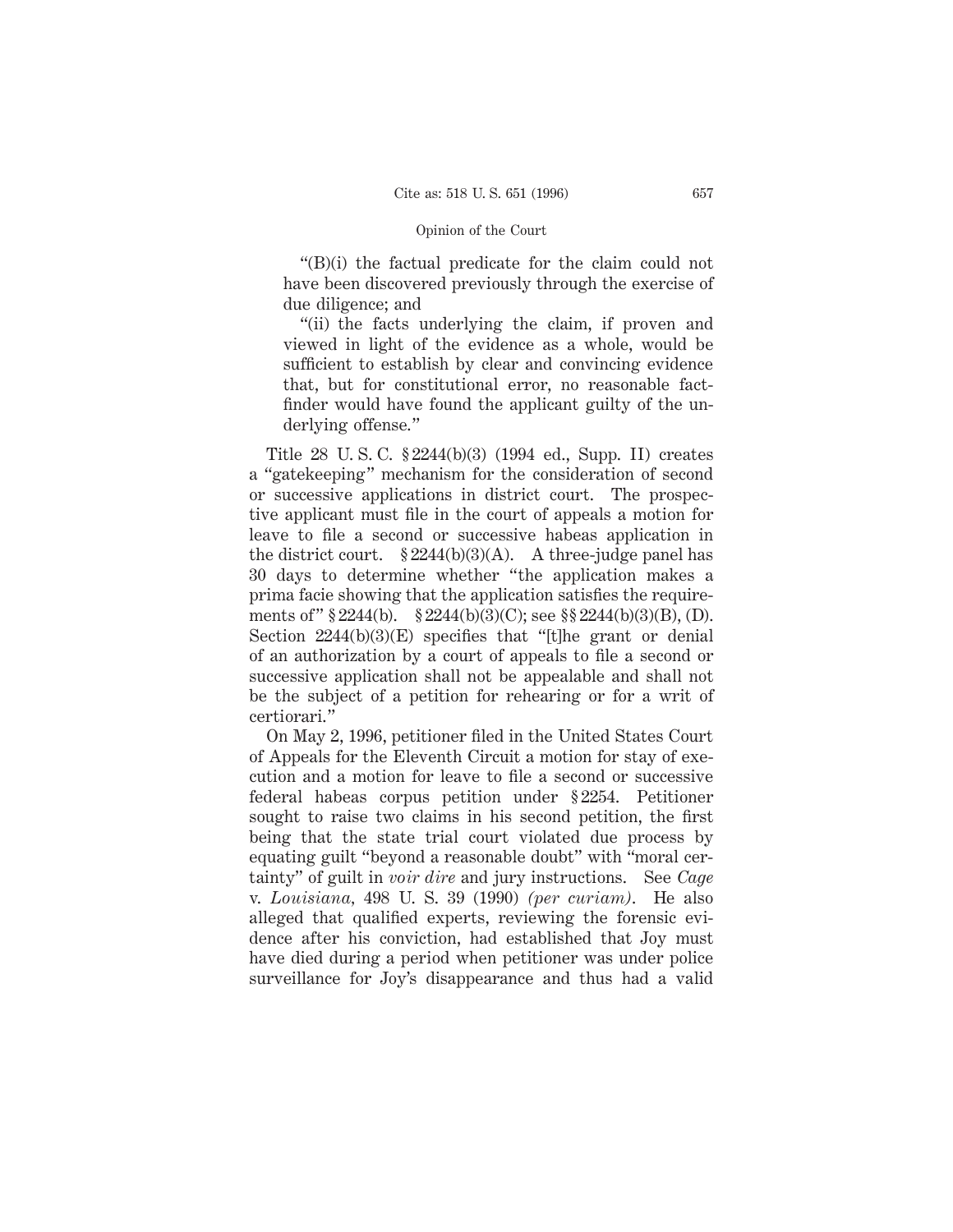## Opinion of the Court

alibi. He claimed that the testimony of the State's forensic expert at trial was suspect because he is not a licensed physician, and that the new expert testimony so discredited the State's testimony at trial that petitioner had a colorable claim of factual innocence.

The Court of Appeals denied both motions the day they were filed, concluding that petitioner's claims had not been presented in his first habeas petition, that they did not meet the standards of  $$2244(b)(2)$ , and that they would not have satisfied pre-Act standards for obtaining review on the merits of second or successive claims. 83 F. 3d 1303 (CA11 1996). Petitioner filed in this Court a pleading styled a "Petition for Writ of Habeas Corpus, for Appellate or Certiorari Review of the Decision of the United States Circuit Court for the Eleventh Circuit, and for Stay of Execution." On May 3, we granted petitioner's stay application and petition for certiorari. We ordered briefing on the extent to which the provisions of Title I of the Act apply to a petition for habeas corpus filed in this Court, whether application of the Act suspended the writ of habeas corpus in this case, and whether Title I of the Act, especially the provision to be codified at  $$2244(b)(3)(E)$ , constitutes an unconstitutional restriction on the jurisdiction of this Court. 517 U. S. 1182 (1996).

## II

We first consider to what extent the provisions of Title I of the Act apply to petitions for habeas corpus filed as original matters in this Court pursuant to 28 U. S. C. §§ 2241 and 2254. We conclude that although the Act does impose new conditions on our authority to grant relief, it does not deprive this Court of jurisdiction to entertain original habeas petitions.

## A

Section 2244(b)(3)(E) prevents this Court from reviewing a court of appeals order denying leave to file a second ha-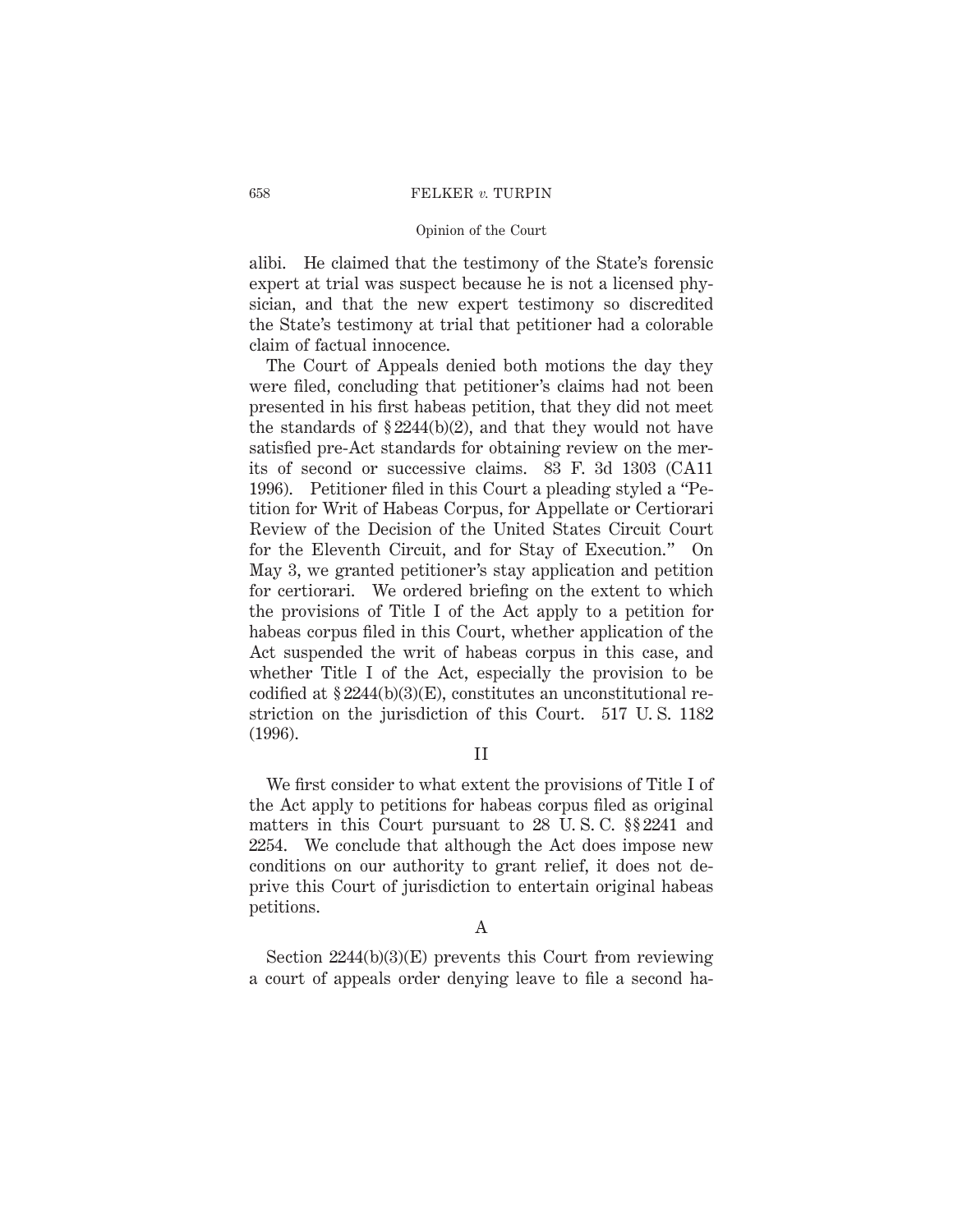beas petition by appeal or by writ of certiorari. More than a century ago, we considered whether a statute barring review by appeal of the judgment of a circuit court in a habeas case also deprived this Court of power to entertain an original habeas petition. *Ex parte Yerger,* 8 Wall. 85 (1869). We consider the same question here with respect to  $\S 2244(b)(3)(E)$ .

*Yerger*'s holding is best understood in the light of the availability of habeas corpus review at that time. Section 14 of the Judiciary Act of 1789 authorized all federal courts, including this Court, to grant the writ of habeas corpus when prisoners were "in custody, under or by colour of the authority of the United States, or [were] committed for trial before some court of the same." Act of Sept. 24, 1789, ch. 20, § 14, 1 Stat. 82.1 Congress greatly expanded the scope of federal habeas corpus in 1867, authorizing federal courts to grant the writ, "in addition to the authority already conferred by law," "in all cases where any person may be restrained of his or her liberty in violation of the constitution, or of any treaty or law of the United States." Act of Feb. 5, 1867, ch. 28, 14 Stat. 385.2 Before the Act of 1867, the only instances in which a federal court could issue the writ to produce a state prisoner were if the prisoner was "necessary to be brought into court to testify," Act of Sept. 24, 1789, ch. 20, § 14, 1 Stat. 82, was "committed . . . for any act done . . . in pursuance of a law of the United States," Act of Mar. 2, 1833, ch. 57, § 7, 4 Stat. 634–635, or was a "subjec<sup>[t]</sup> or citize<sup>[n]</sup> of a foreign

<sup>&</sup>lt;sup>1</sup> Section 14 is the direct ancestor of 28 U.S.C. § 2241, subsection (a) of which now states in pertinent part: "Writs of habeas corpus may be granted by the Supreme Court, any justice thereof, the district courts and any circuit judge within their respective jurisdictions."

<sup>&</sup>lt;sup>2</sup> This language from the 1867 Act is the direct ancestor of  $\S 2241(c)(3)$ , which states: "The writ of habeas corpus shall not extend to a prisoner unless . . . [h]e is in custody in violation of the Constitution or laws or treaties of the United States."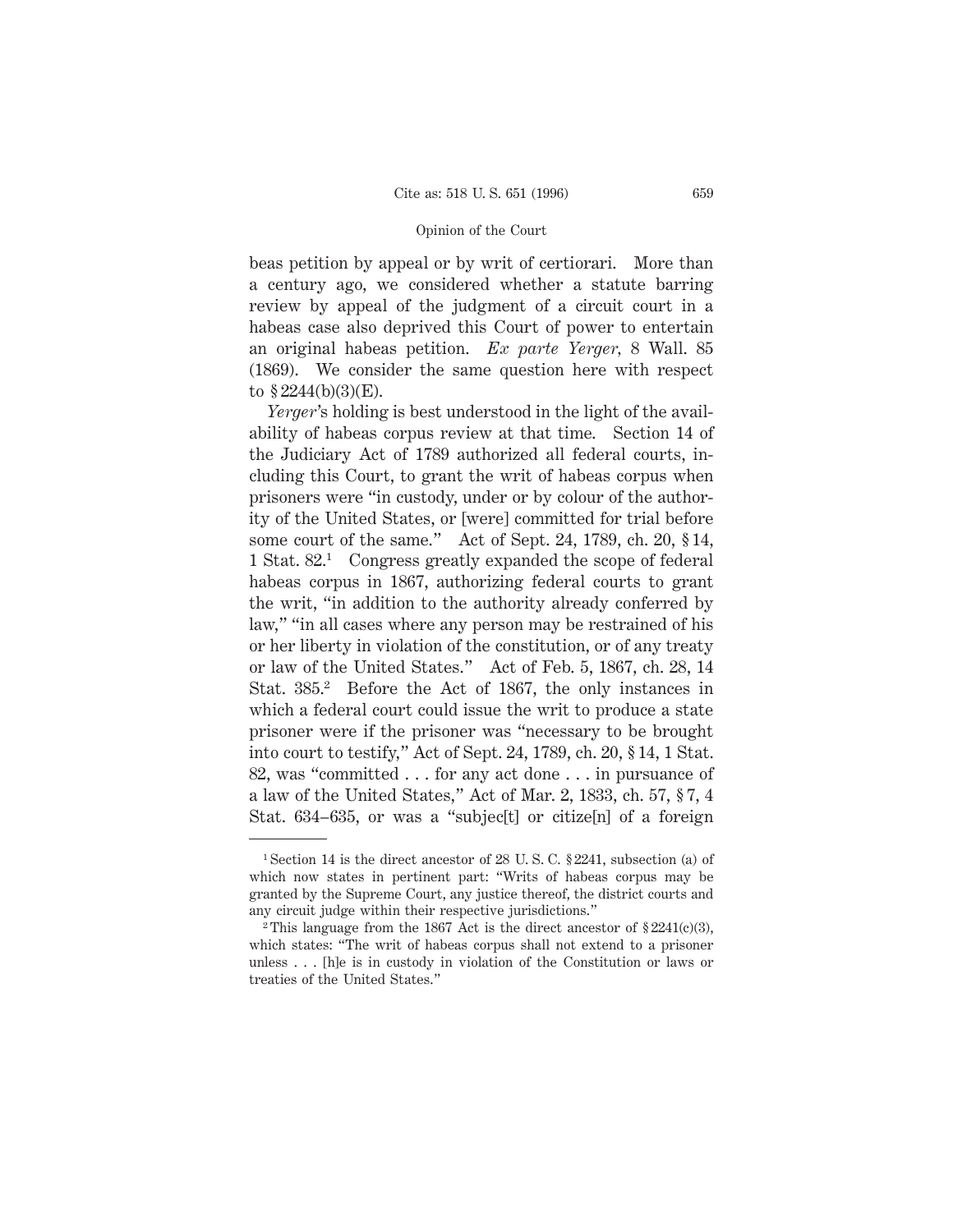## Opinion of the Court

State, and domiciled therein," and held under state law, Act of Aug. 29, 1842, ch. 257, 5 Stat. 539–540.

The Act of 1867 also expanded our statutory appellate jurisdiction to authorize appeals to this Court from the final decision of any circuit court on a habeas petition. 14 Stat. 386. This enactment changed the result of *Barry* v. *Mercein,* 5 How. 103 (1847), in which we had held that the Judiciary Act of 1789 did not authorize this Court to conduct appellate review of circuit court habeas decisions. However, in 1868, Congress revoked the appellate jurisdiction it had given in 1867, repealing "so much of the [Act of 1867] as authorizes an appeal from the judgment of the circuit court to the Supreme Court of the United States." Act of Mar. 27, 1868, ch. 34, § 2, 15 Stat. 44.

In *Yerger,* we considered whether the Act of 1868 deprived us not only of power to hear an appeal from an inferior court's decision on a habeas petition, but also of power to entertain a habeas petition to this Court under § 14 of the Act of 1789. We concluded that the 1868 Act did not affect our power to entertain such habeas petitions. We explained that the 1868 Act's text addressed only jurisdiction over appeals conferred under the Act of 1867, not habeas jurisdiction conferred under the Acts of 1789 and 1867. We rejected the suggestion that the Act of 1867 had repealed our habeas power by implication. *Yerger,* 8 Wall., at 105. Repeals by implication are not favored, we said, and the continued exercise of original habeas jurisdiction was not "repugnant" to a prohibition on review by appeal of circuit court habeas judgments. *Ibid.*

Turning to the present case, we conclude that Title I of the Act has not repealed our authority to entertain original habeas petitions, for reasons similar to those stated in *Yerger.* No provision of Title I mentions our authority to entertain original habeas petitions; in contrast, § 103 amends the Federal Rules of Appellate Procedure to bar consider-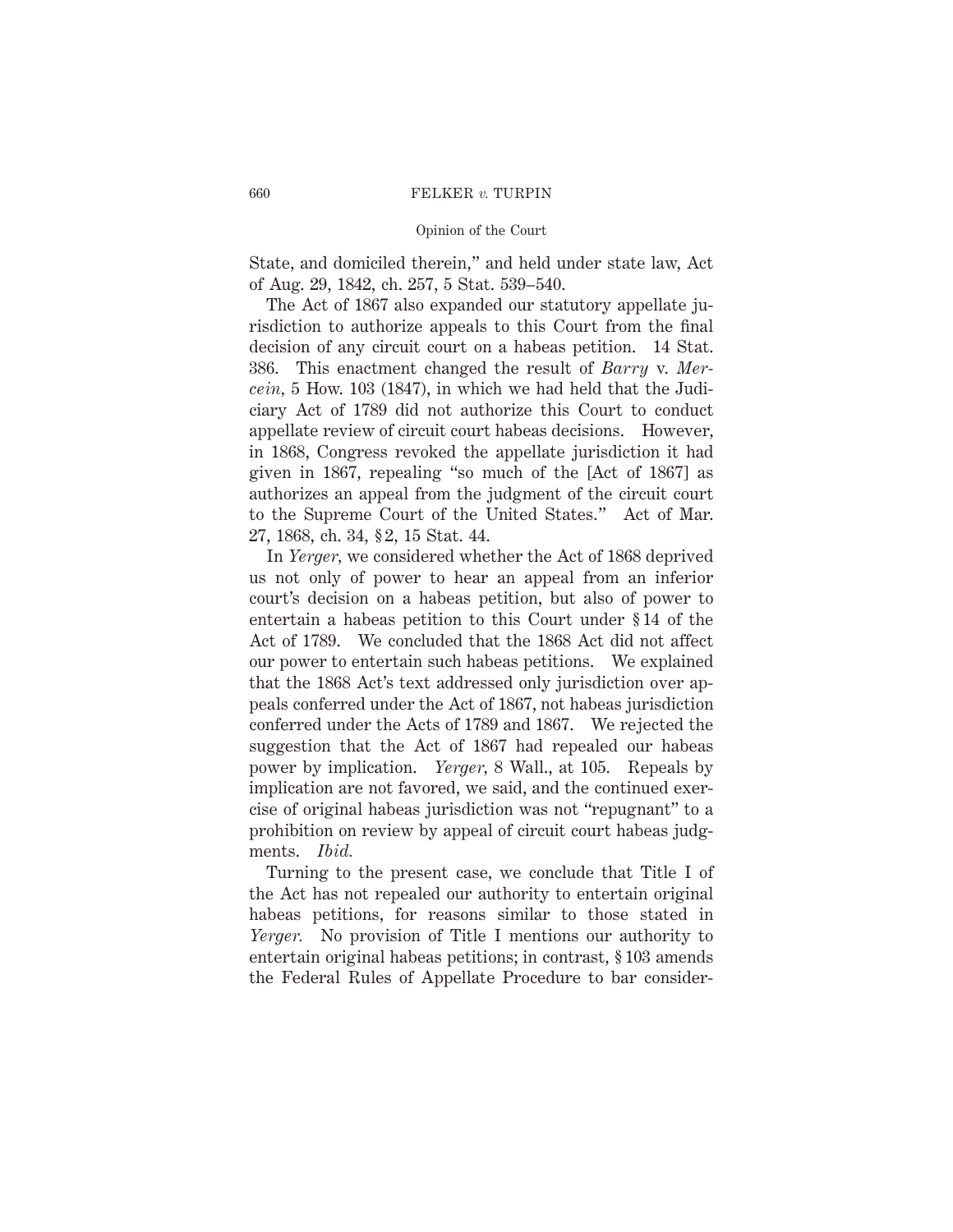ation of original habeas petitions in the courts of appeals.3 Although  $\S 2244(b)(3)(E)$  precludes us from reviewing, by appeal or petition for certiorari, a judgment on an application for leave to file a second habeas petition in district court, it makes no mention of our authority to hear habeas petitions filed as original matters in this Court. As we declined to find a repeal of § 14 of the Judiciary Act of 1789 as applied to this Court by implication then, we decline to find a similar repeal of § 2241 of Title 28—its descendant, n. 1, *supra*—by implication now.

This conclusion obviates one of the constitutional challenges raised. The critical language of Article III, § 2, of the Constitution provides that, apart from several classes of cases specifically enumerated in this Court's original jurisdiction, "[i]n all the other Cases . . . the supreme Court shall have appellate Jurisdiction, both as to Law and Fact, with such Exceptions, and under such Regulations as the Congress shall make." Previous decisions construing this clause have said that while our appellate powers "are given by the constitution," "they are limited and regulated by the [Judiciary Act of 1789], and by such other acts as have been passed on the subject." *Durousseau* v. *United States,* 6 Cranch 307, 314 (1810); see also *United States* v. *More,* 3 Cranch 159, 172–173 (1805). The Act does remove our authority to entertain an appeal or a petition for a writ of certiorari to review a decision of a court of appeals exercising its "gatekeeping" function over a second petition. But since it does not repeal our authority to entertain a petition for

<sup>3</sup> Section 103 of the Act amends Federal Rule of Appellate Procedure 22(a) to read: "An application for a writ of habeas corpus shall be made to the appropriate district court. If application is made to a circuit judge, the application shall be transferred to the appropriate district court. If an application is made to or transferred to the district court and denied, renewal of the application before a circuit judge shall not be permitted. The applicant may, pursuant to section 2253 of title 28, United States Code, appeal to the appropriate court of appeals from the order of the district court denying the writ."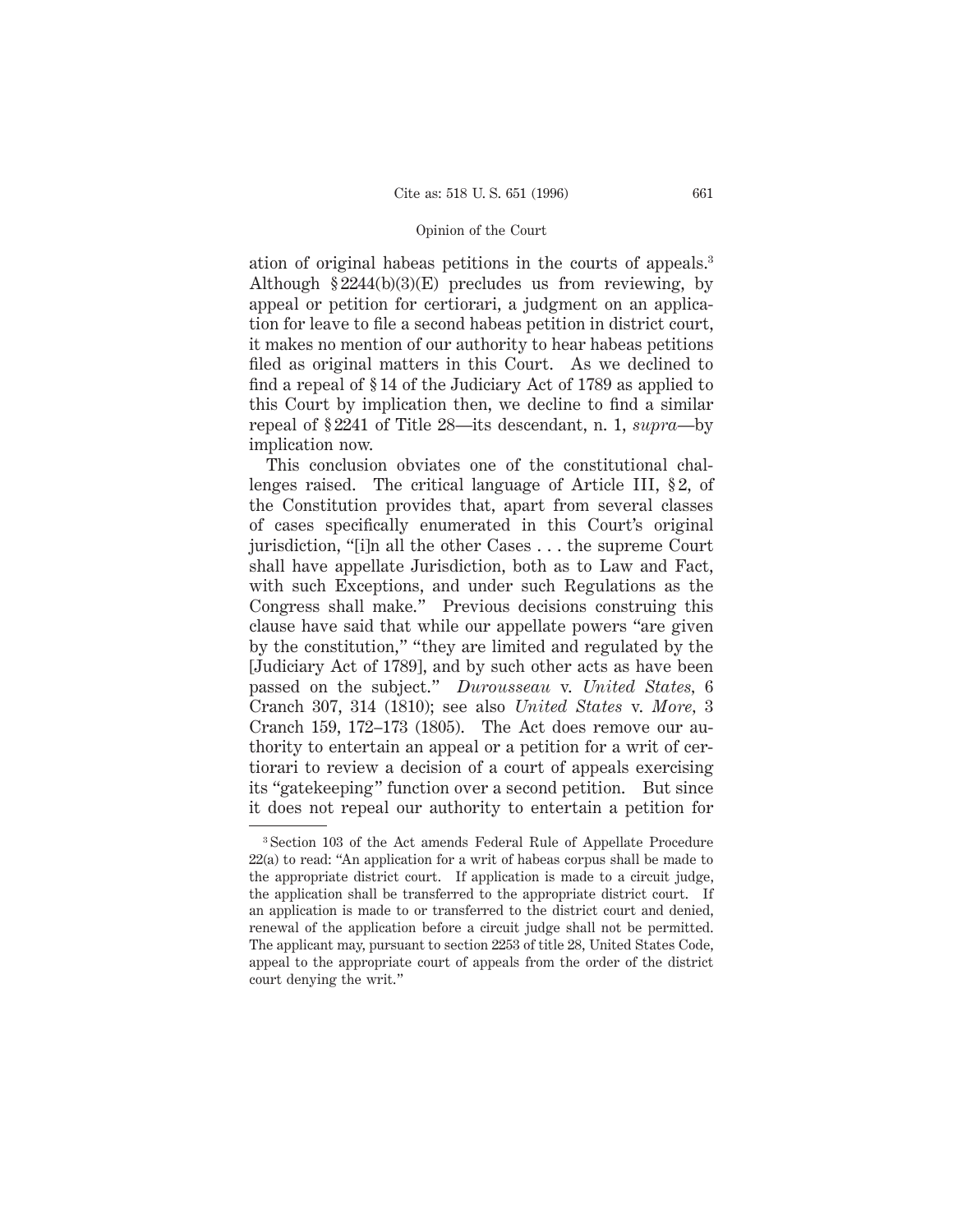habeas corpus, there can be no plausible argument that the Act has deprived this Court of appellate jurisdiction in violation of Article III, § 2.

B

We consider next how Title I affects the requirements a state prisoner must satisfy to show he is entitled to a writ of habeas corpus from this Court. Title I of the Act has changed the standards governing our consideration of habeas petitions by imposing new requirements for the granting of relief to state prisoners. Our authority to grant habeas relief to state prisoners is limited by § 2254, which specifies the conditions under which such relief may be granted to "a person in custody pursuant to the judgment of a State court."<sup>4</sup> § 2254(a). Several sections of the Act impose new requirements for the granting of relief under this section, and they therefore inform our authority to grant such relief as well.

Section 2244(b) addresses second or successive habeas petitions. Section 2244(b)(3)'s "gatekeeping" system for second petitions does not apply to our consideration of habeas petitions because it applies to applications "filed in the district court."  $$2244(b)(3)(A)$ . There is no such limitation, however, on the restrictions on repetitive and new claims imposed by §§ 2244(b)(1) and (2). These restrictions apply without qualification to any "second or successive habeas corpus application under section  $2254$ ."  $\S 2244(b)(1)$ , (2).

<sup>4</sup> As originally enacted in 1948, 28 U. S. C. § 2254 specified that "[a]n application for a writ of habeas corpus in behalf of a person in custody pursuant to the judgment of a State court shall not be granted unless it appears that the applicant has exhausted the remedies available in the courts of the State." 28 U. S. C. § 2254 (1946 ed., Supp. III). The reviser's notes, citing *Ex parte Hawk,* 321 U. S. 114 (1944) *(per curiam),* indicated that "[t]his new section is declaratory of existing law as affirmed by the Supreme Court." Reviser's Note following 28 U. S. C. § 2254, p. 1109 (1946 ed., Supp. III). *Hawk* was one of a series of opinions in which we applied the exhaustion requirement first announced in *Ex parte Royall,* 117 U. S. 241 (1886), to deny relief to applicants seeking writs of habeas corpus from this Court.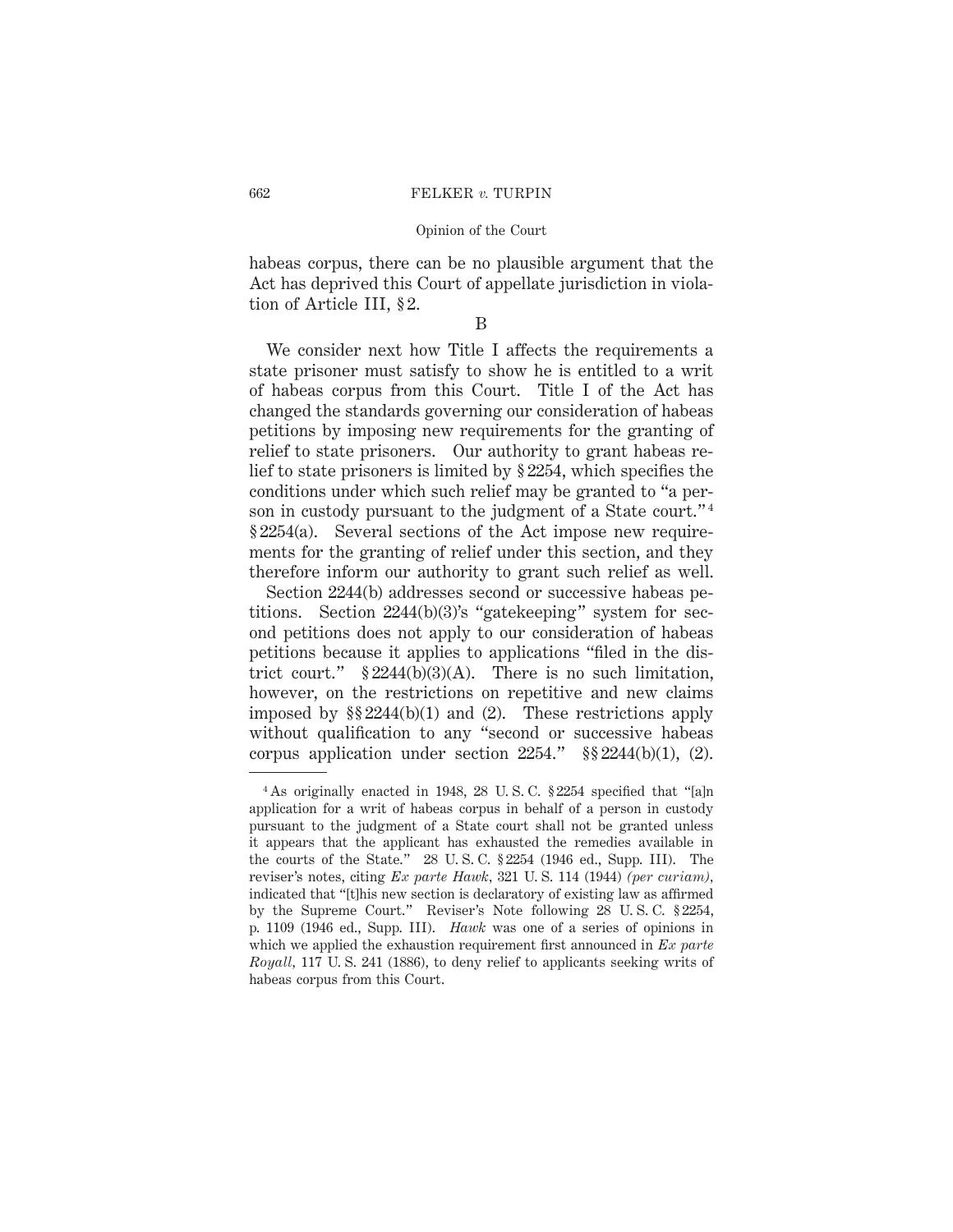Whether or not we are bound by these restrictions, they certainly inform our consideration of original habeas petitions.

# III

Next, we consider whether the Act suspends the writ of habeas corpus in violation of Article I, §9, clause 2, of the Constitution. This Clause provides that "[t]he Privilege of the Writ of Habeas Corpus shall not be suspended, unless when in Cases of Rebellion or Invasion the public Safety may require it."

The writ of habeas corpus known to the Framers was quite different from that which exists today. As we explained previously, the first Congress made the writ of habeas corpus available only to prisoners confined under the authority of the United States, not under state authority. *Supra,* at 659– 660; see *Ex parte Dorr,* 3 How. 103 (1844). The class of judicial actions reviewable by the writ was more restricted as well. In *Ex parte Watkins,* 3 Pet. 193 (1830), we denied a petition for a writ of habeas corpus from a prisoner "detained in prison by virtue of the judgment of a court, which court possesses general and final jurisdiction in criminal cases." *Id.*, at 202. Reviewing the English common law which informed American courts' understanding of the scope of the writ, we held that "[t]he judgment of the circuit court in a criminal case is of itself evidence of its own legality," and that we could not "usurp that power by the instrumentality of the writ of habeas corpus." *Id.,* at 207.

It was not until 1867 that Congress made the writ generally available in "all cases where any person may be restrained of his or her liberty in violation of the constitution, or of any treaty or law of the United States." *Supra,* at 659. And it was not until well into this century that this Court interpreted that provision to allow a final judgment of conviction in a state court to be collaterally attacked on habeas. See, *e. g., Waley* v. *Johnston,* 316 U. S. 101 (1942) *(per curiam); Brown* v. *Allen,* 344 U. S. 443 (1953). But we assume,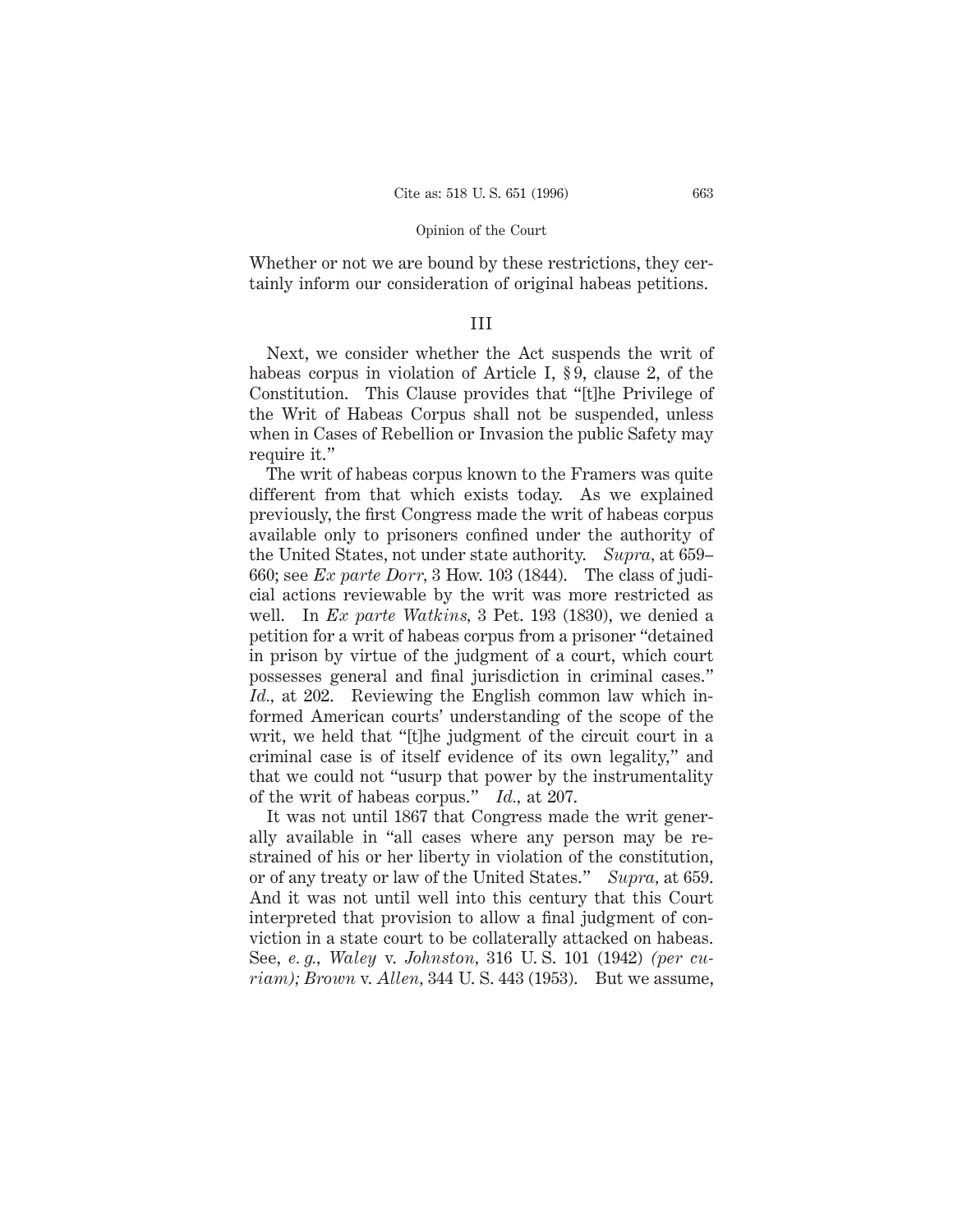## Opinion of the Court

for purposes of decision here, that the Suspension Clause of the Constitution refers to the writ as it exists today, rather than as it existed in 1789. See *Swain* v. *Pressley,* 430 U. S. 372 (1977); *id.,* at 384 (Burger, C. J., concurring in part and concurring in judgment).

The Act requires a habeas petitioner to obtain leave from the court of appeals before filing a second habeas petition in the district court. But this requirement simply transfers from the district court to the court of appeals a screening function which would previously have been performed by the district court as required by 28 U. S. C. § 2254 Rule 9(b). The Act also codifies some of the pre-existing limits on successive petitions, and further restricts the availability of relief to habeas petitioners. But we have long recognized that "the power to award the writ by any of the courts of the United States, must be given by written law," *Ex parte Bollman,* 4 Cranch 75, 94 (1807), and we have likewise recognized that judgments about the proper scope of the writ are "normally for Congress to make." *Lonchar* v. *Thomas,* 517 U. S. 314, 323 (1996).

The new restrictions on successive petitions constitute a modified res judicata rule, a restraint on what is called in habeas corpus practice "abuse of the writ." In *McCleskey* v. *Zant,* 499 U. S. 467 (1991), we said that "the doctrine of abuse of the writ refers to a complex and evolving body of equitable principles informed and controlled by historical usage, statutory developments, and judicial decisions." *Id.,* at 489. The added restrictions which the Act places on second habeas petitions are well within the compass of this evolutionary process, and we hold that they do not amount to a "suspension" of the writ contrary to Article I, § 9.

# IV

We have answered the questions presented by the petition for certiorari in this case, and we now dispose of the petition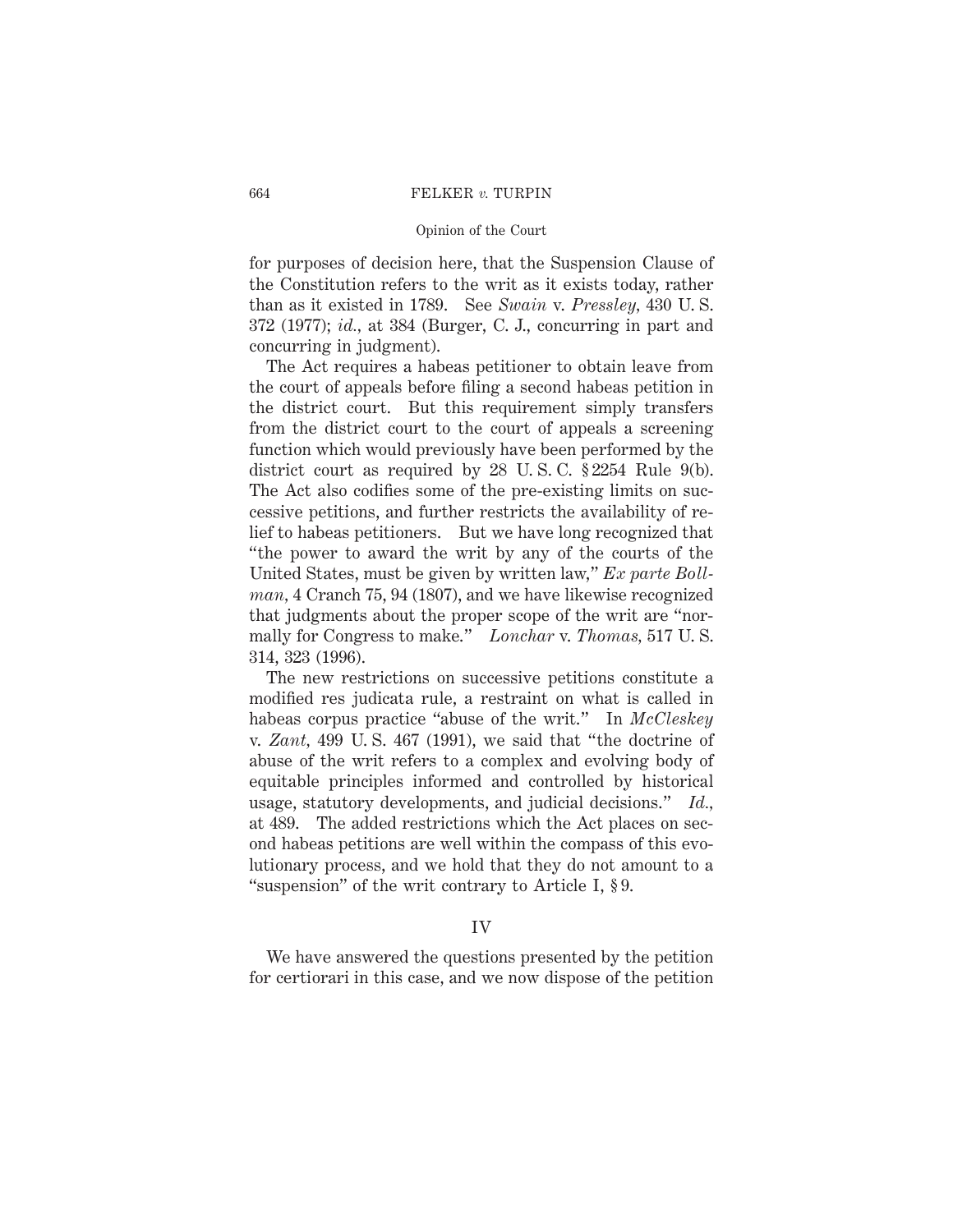# STEVENS, J., concurring

for an original writ of habeas corpus. Our Rule 20.4(a) delineates the standards under which we grant such writs:

"A petition seeking the issuance of a writ of habeas corpus shall comply with the requirements of 28 U. S. C. §§ 2241 and 2242, and in particular with the provision in the last paragraph of § 2242 requiring a statement of the 'reasons for not making application to the district court of the district in which the applicant is held.' If the relief sought is from the judgment of a state court, the petition shall set forth specifically how and wherein the petitioner has exhausted available remedies in the state courts or otherwise comes within the provisions of 28 U. S. C. § 2254(b). To justify the granting of a writ of habeas corpus, the petitioner must show exceptional circumstances warranting the exercise of the Court's discretionary powers and must show that adequate relief cannot be obtained in any other form or from any other court. These writs are rarely granted."

Reviewing petitioner's claims here, they do not materially differ from numerous other claims made by successive habeas petitioners which we have had occasion to review on stay applications to this Court. Neither of them satisfies the requirements of the relevant provisions of the Act, let alone the requirement that there be "exceptional circumstances" justifying the issuance of the writ.

\*\*\*

The petition for writ of certiorari is dismissed for want of jurisdiction. The petition for an original writ of habeas corpus is denied.

*It is so ordered.*

JUSTICE STEVENS, with whom JUSTICE SOUTER and JUSTICE BREYER join, concurring.

While I join the Court's opinion, I believe its response to the argument that the Act has deprived this Court of appel-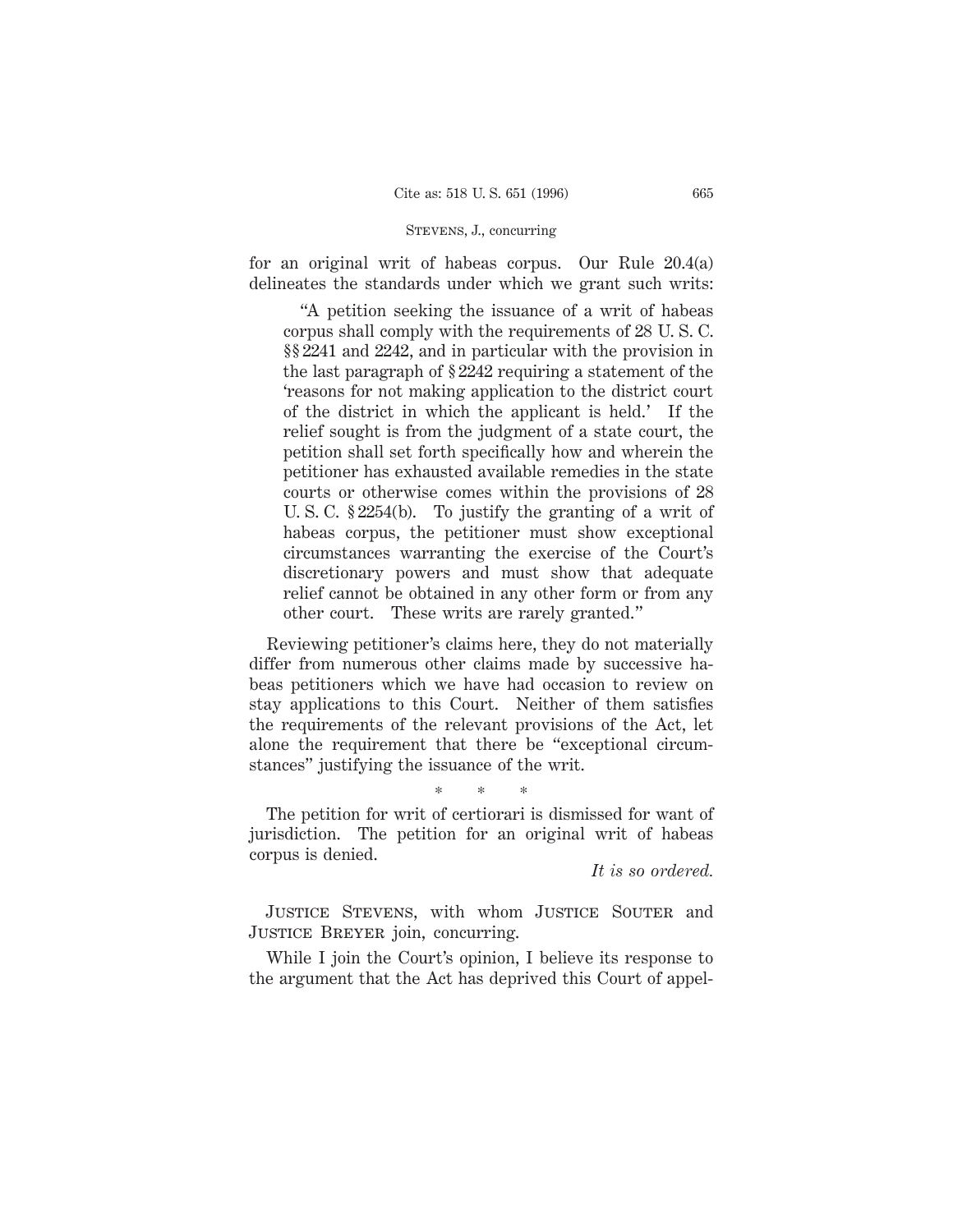# SOUTER, J., concurring

late jurisdiction in violation of Article III, § 2, is incomplete. I therefore add this brief comment.

As the Court correctly concludes, the Act does not divest this Court of jurisdiction to grant petitioner relief by issuing a writ of habeas corpus. It does, however, except the category of orders entered by the courts of appeals pursuant to 28 U. S. C. § 2244(b)(3) (1994 ed., Supp. II) from this Court's statutory jurisdiction to review cases in the courts of appeals pursuant to 28 U. S. C. § 1254(1). The Act does not purport to limit our jurisdiction under that section to review interlocutory orders in such cases, to limit our jurisdiction under § 1254(2), or to limit our jurisdiction under the All Writs Act, 28 U. S. C. § 1651.

Accordingly, there are at least three reasons for rejecting petitioner's argument that the limited exception violates Article III, § 2. First, if we retain jurisdiction to review the gatekeeping orders pursuant to the All Writs Act—and petitioner has not suggested otherwise—such orders are not immune from direct review. Second, by entering an appropriate interlocutory order, a court of appeals may provide this Court with an opportunity to review its proposed disposition of a motion for leave to file a second or successive habeas application. Third, in the exercise of our habeas corpus jurisdiction, we may consider earlier gatekeeping orders entered by the court of appeals to inform our judgments and provide the parties with the functional equivalent of direct review. In this case the Court correctly denies the writ of habeas corpus because petitioner's claims do not satisfy the requirements of our pre-Act jurisprudence or the requirements of the Act, including the standards governing the court of appeals' gatekeeping function.

Justice Souter, with whom Justice Stevens and JUSTICE BREYER join, concurring.

I join the Court's opinion. The Court holds today that the Antiterrorism and Effective Death Penalty Act of 1996, Pub. L. 104–132, 110 Stat. 1217, precludes our review, by "certio-